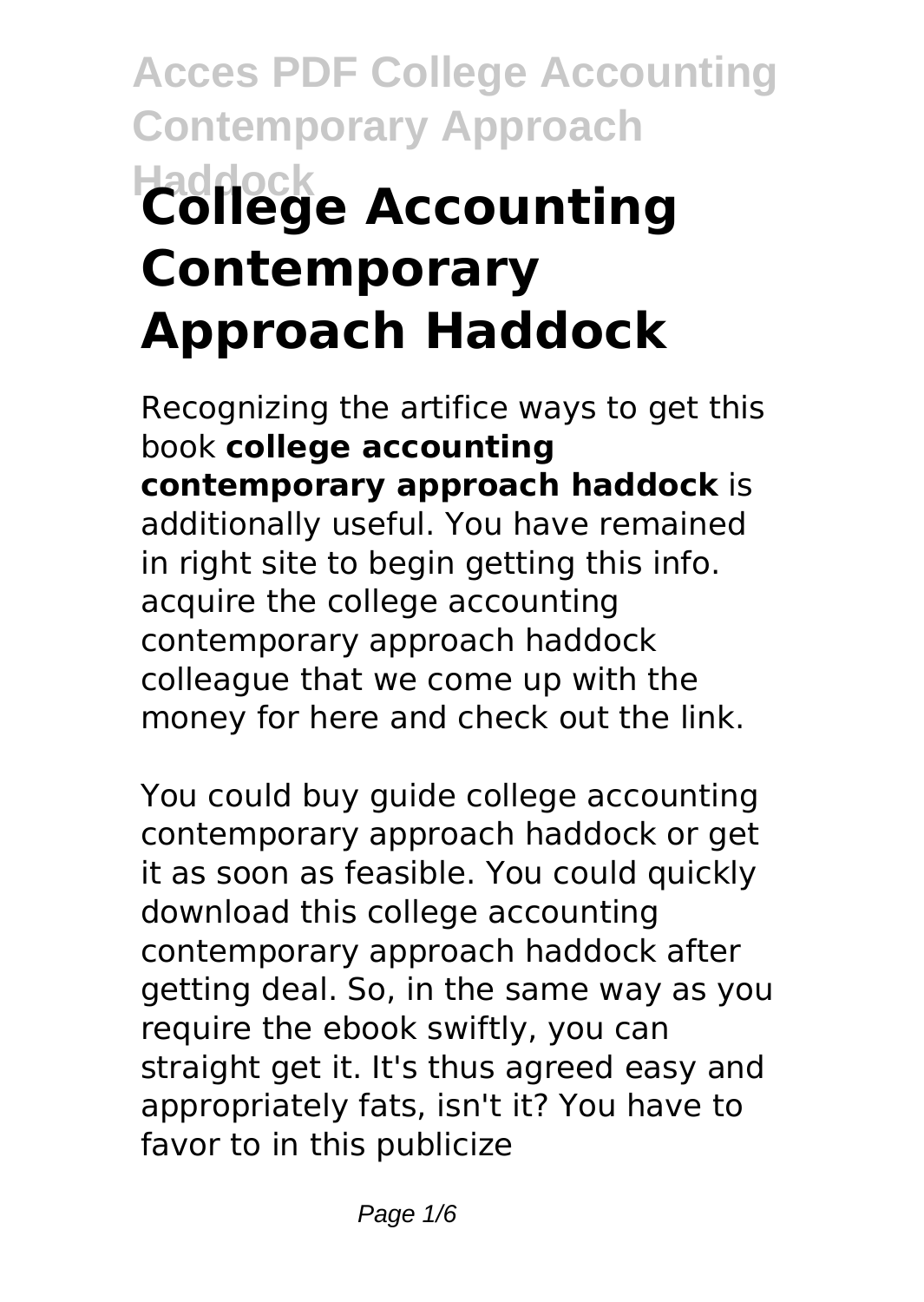# **Acces PDF College Accounting Contemporary Approach**

**Haddock** eBooks Habit promises to feed your free eBooks addiction with multiple posts every day that summarizes the free kindle books available. The free Kindle book listings include a full description of the book as well as a photo of the cover.

### **College Accounting Contemporary Approach Haddock**

Password requirements: 6 to 30 characters long; ASCII characters only (characters found on a standard US keyboard); must contain at least 4 different symbols;

### **Join LiveJournal**

Education is the process of facilitating learning, or the acquisition of knowledge, skills, values, morals, beliefs, habits, and personal development. Education originated as transmission of cultural heritage from one generation to the next. Today, educational goals increasingly encompass new ideas such as liberation of learners, critical thinking about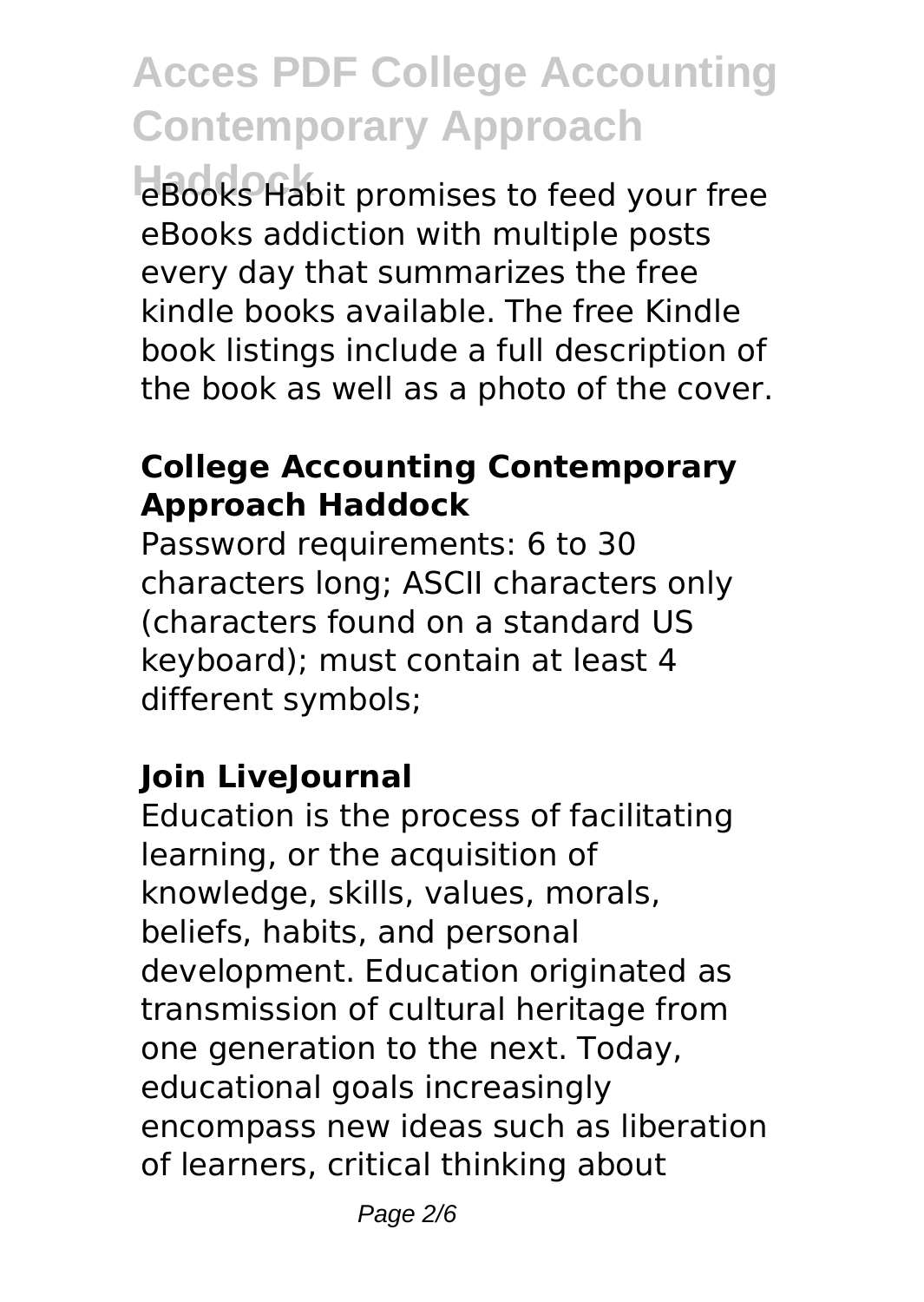# **Acces PDF College Accounting Contemporary Approach**

**Haddock** presented information, skills needed for ...

### **Education - Wikipedia**

The War of Jenkins's Ear (known as Guerra del Asiento in Spain) was a conflict between Britain and Spain lasting from 1739 to 1748, mainly in New Granada and among the West Indies of the Caribbean Sea, with major operations largely ended by 1742.Its name, coined by British historian Thomas Carlyle in 1858, refers to Robert Jenkins, a captain of a British merchant ship, whose ear was cut off by ...

### **War of Jenkins' Ear - Wikipedia**

Thank you for making Chowhound a vibrant and passionate community of food trailblazers for 25 years. We wish you all the best on your future culinary endeavors.

#### **Chowhound**

NELP and the Impact of Alphabet Knowledge Instruction. Despite its

Page 3/6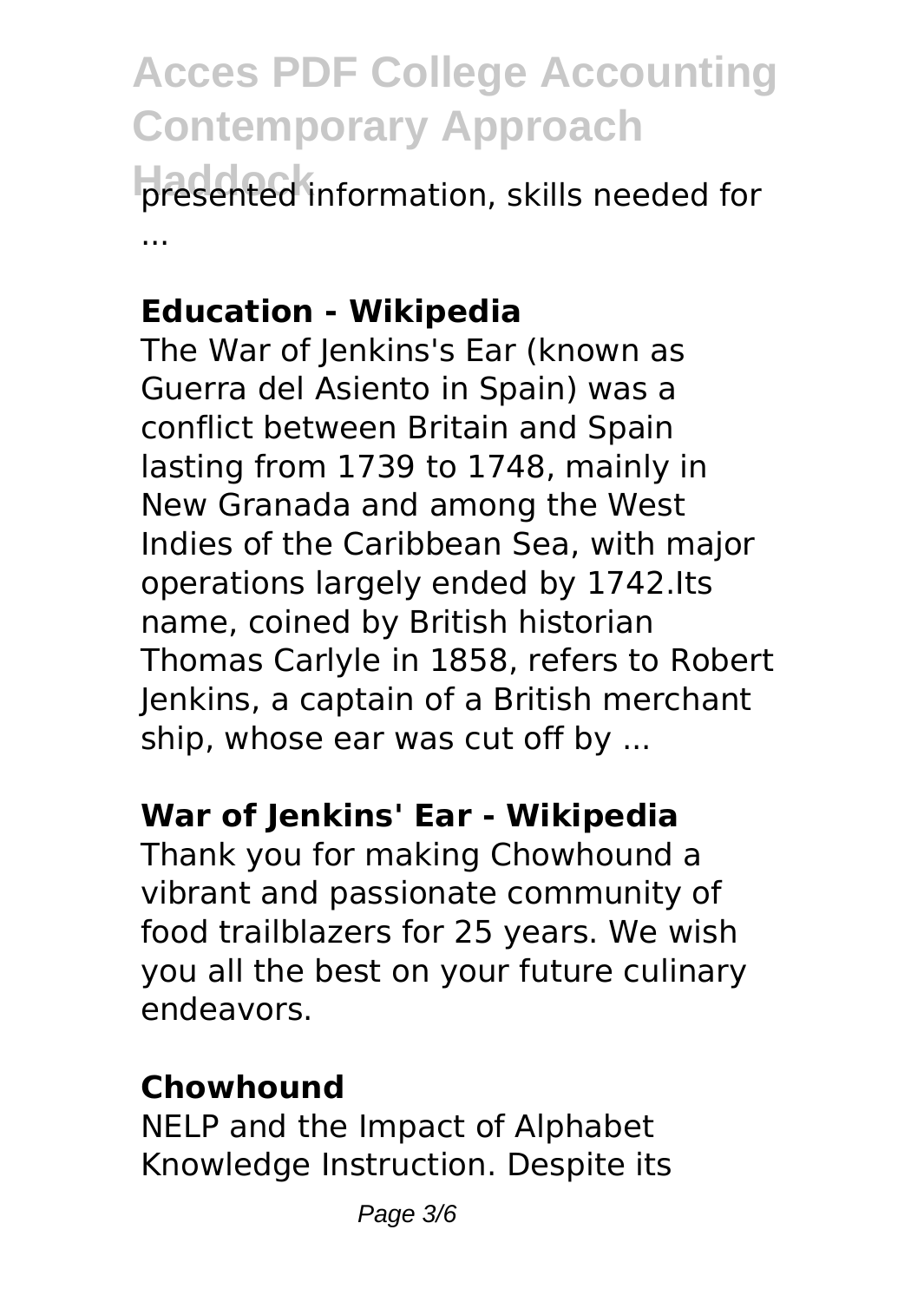# **Acces PDF College Accounting Contemporary Approach**

**Haddock** importance, alphabet knowledge often is overlooked as a specific outcome of interest compared with other aspects of literacy instruction such as phonological awareness or reading per se (see, e.g., Bus & van IJzendoorn, 1999; National Institute of Child Health and Human Development [NICHD], 2000; Wagner, 1988).

### **Developing Early Literacy Skills: A Meta-Analysis of Alphabet Learning ...**

Organic farmer, Henry Edmunds, Cholderton Estate's trial confirms the positive Natural Capital opportunity, demonstrating that an organic systemsbased approach to land management delivers many ...

### **FARMING SCOTLAND MAGAZINE by Athole Design & Publishing Ltd - Issuu**

Cerca nel più grande indice di testi integrali mai esistito. Biblioteca personale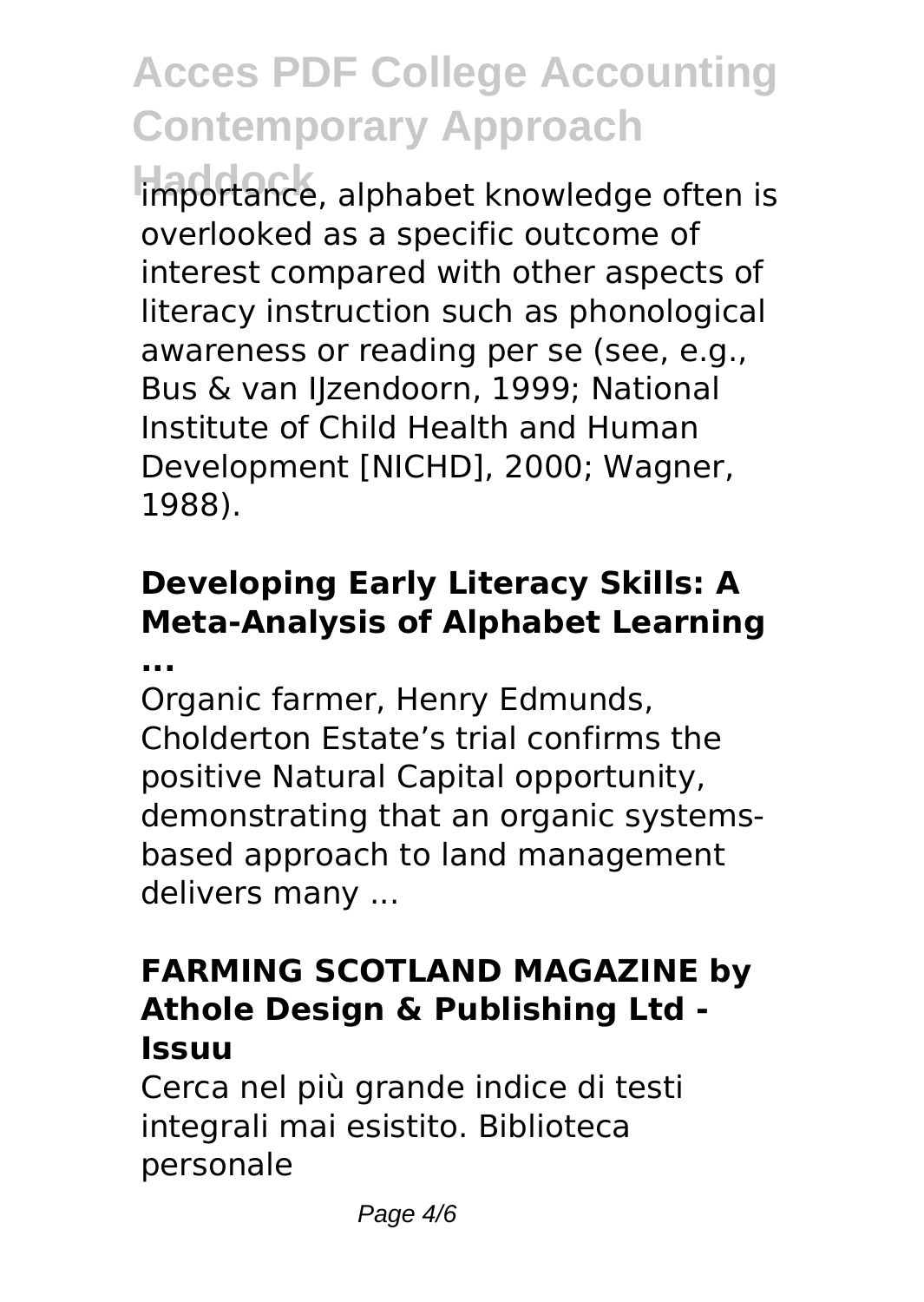**Acces PDF College Accounting Contemporary Approach Haddock**

### **Google Libri**

We would like to show you a description here but the site won't allow us.

### **Google**

substancial - Free ebook download as Text File (.txt), PDF File (.pdf) or read book online for free. contains some random words for machine learning natural language processing

### **Substancial | PDF | United Kingdom | Spain - Scribd**

Bnc British National Corpus Frequency Word List - Free ebook download as Text File (.txt), PDF File (.pdf) or read book online for free. corpus linguistics

### **BNC British National Corpus Frequency Word List | PDF - Scribd**

Jira will be down for Maintenance on June 6,2022 from 9.00 AM - 2.PM PT, Monday(4.00 PM - 9.00PM UTC, Monday)